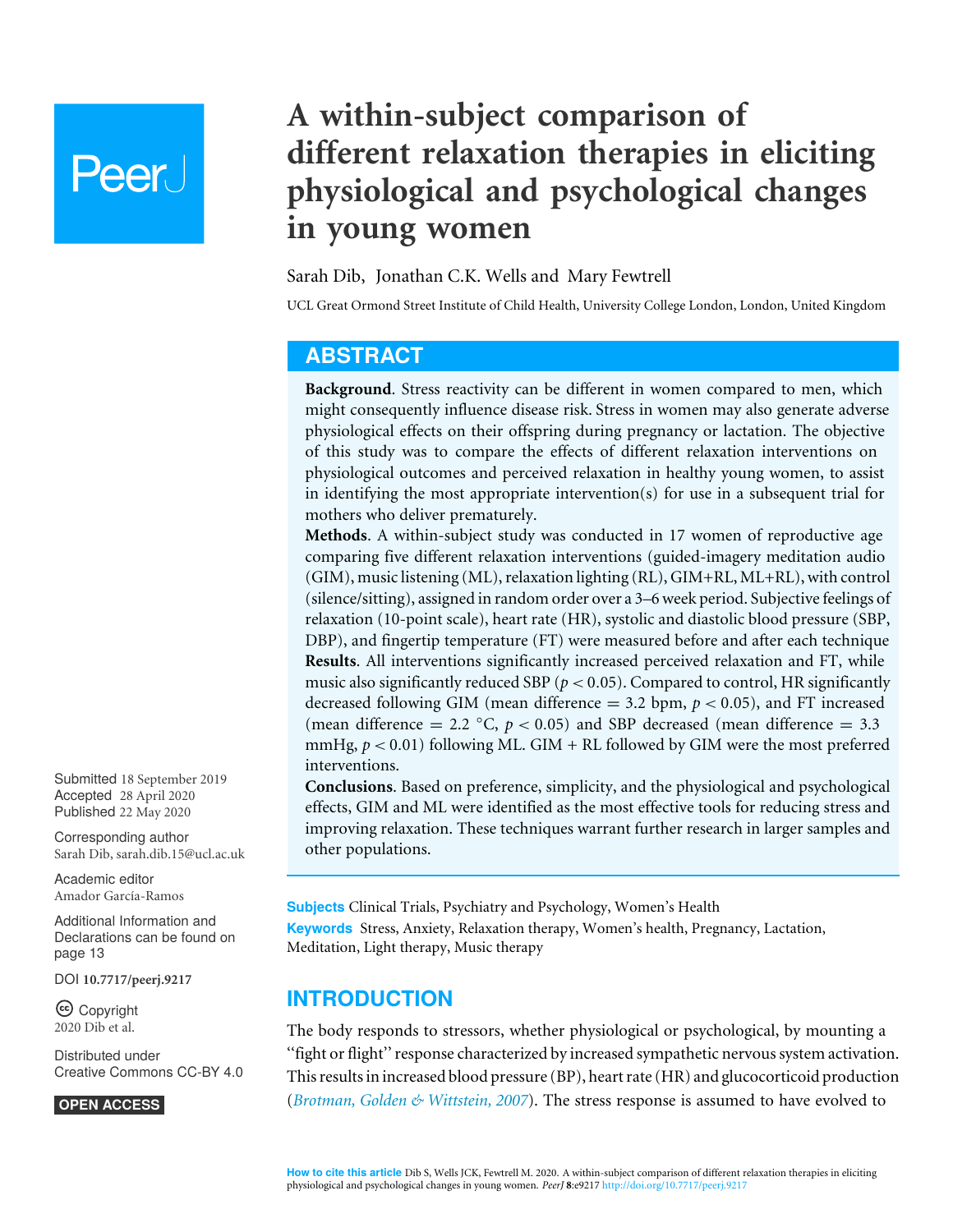ensure the survival of the organism, and as the two sexes may face different sources of stress, the nature of the response may itself differ between males and females (*[Kajantie & Phillips,](#page-14-0) [2006](#page-14-0)*). However, chronic stress or an exaggerated response can be harmful (*[McEwen, 2008](#page-15-0)*), and again could differ by gender.

Moreover, stress in women of reproductive age may have consequences not only for the individual, but potentially for her offspring. Maternal stress during pregnancy is associated with preterm delivery, low birth weight, and even adverse infant cognitive development (*[Beydoun & Saftlas, 2008](#page-13-1)*; *[Bhang et al., 2016](#page-13-2)*; *[Rondó et al., 2003](#page-15-1)*; *[Talge, Neal](#page-16-0) [& Glover, 2007](#page-16-0)*). Similarly, during lactation, symptoms of maternal distress correlate negatively with breastfeeding success (*[Lau, 2001](#page-14-1)*), and potentially with infant growth and behaviour (*[Mohd Shukri et al., 2019](#page-15-2)*). Interventions to reduce maternal stress thus have the potential to improve mother and infant outcomes, and to lower the risk of pregnancy and breastfeeding complications. However, the use of psychotherapy in this population is challenging due to stigma and financial and logistical barriers (*[Goodman, 2009](#page-14-2)*). This suggests a need for alternative simple therapies.

Relaxation techniques such as music listening (*[Knight & Rickard,](#page-14-3) [2001](#page-14-3)*), relaxation training (*[Bastani et al., 2005](#page-13-3)*) and mindfulness (*[Vieten & Astin, 2008](#page-16-1)*) are reported to reduce stress and increase relaxation. Some studies have also described a reduction in stress hormones, such as cortisol (*[Chellew et al., 2015](#page-13-4)*; *[Dolbier & Rush, 2012](#page-13-5)*), and in symptoms of anxiety and depression (*[Manzoni et al., 2008](#page-15-3)*). Light therapy might also reduce stress by stimulating the suprachiasmatic nucleus in the hypothalamus and modulating the release of cortisol and adrenocorticotrophic hormone (*[Pail et al., 2011](#page-15-4)*). Studies have shown a reduction in HR, BP, oxygen consumption and carbon dioxide production following exposure to blue light (*[Cajochen et al., 2005](#page-13-6)*; *[Litscher et al., 2013](#page-14-4)*). Bright Light Therapy, which utilises blue light of high intensity (∼7000–10000 lux), has been consistently found in several RCTs to influence mood disorders such as seasonal affective disorder (*[Lam et al.,](#page-14-5) [2006](#page-14-5)*; *[Strong et al., 2009](#page-15-5)*) and non-seasonal depression (*[Lam et al., 2016](#page-14-6)*; *[Wirz-Justice et al.,](#page-16-2) [2011](#page-16-2)*). Colourful ambient lighting has also been used in medical settings and was shown to improve patient satisfaction and lower pain ratings (*[Robinson & Green, 2015](#page-15-6)*).

Different stress markers have been used to measure the stress response. Psychometric tools, such as the Visual Analogue Scale (VAS) for Stress or Perceived Stress Scale, were developed and widely used by the medical community to assess cognitive changes due to stress. However, these tools are subjective, and it is not known whether they correlate with physiological markers of stress, especially acute stress. Moreover, VAS has shown good within-subject reliability and validity, but not between participants (*[Stubbs et al.,](#page-15-7) [2000](#page-15-7)*). Objective markers that assess the hormonal response to stress are also used; cortisol being the most commonly measured. The disadvantages of using these markers include the relative invasiveness, cost of analysis and difficulty of performing measurements in daily life. Other objective markers of stress include physiological measurements such as heart rate, blood pressure, skin conductance, skin temperature and respiratory rate. Currently, there is no general consensus on the optimal way to measure stress. Therefore, in this study, we selected the most feasible, non-invasive physiological and psychological markers which could be used in daily life to assess stress/relaxation.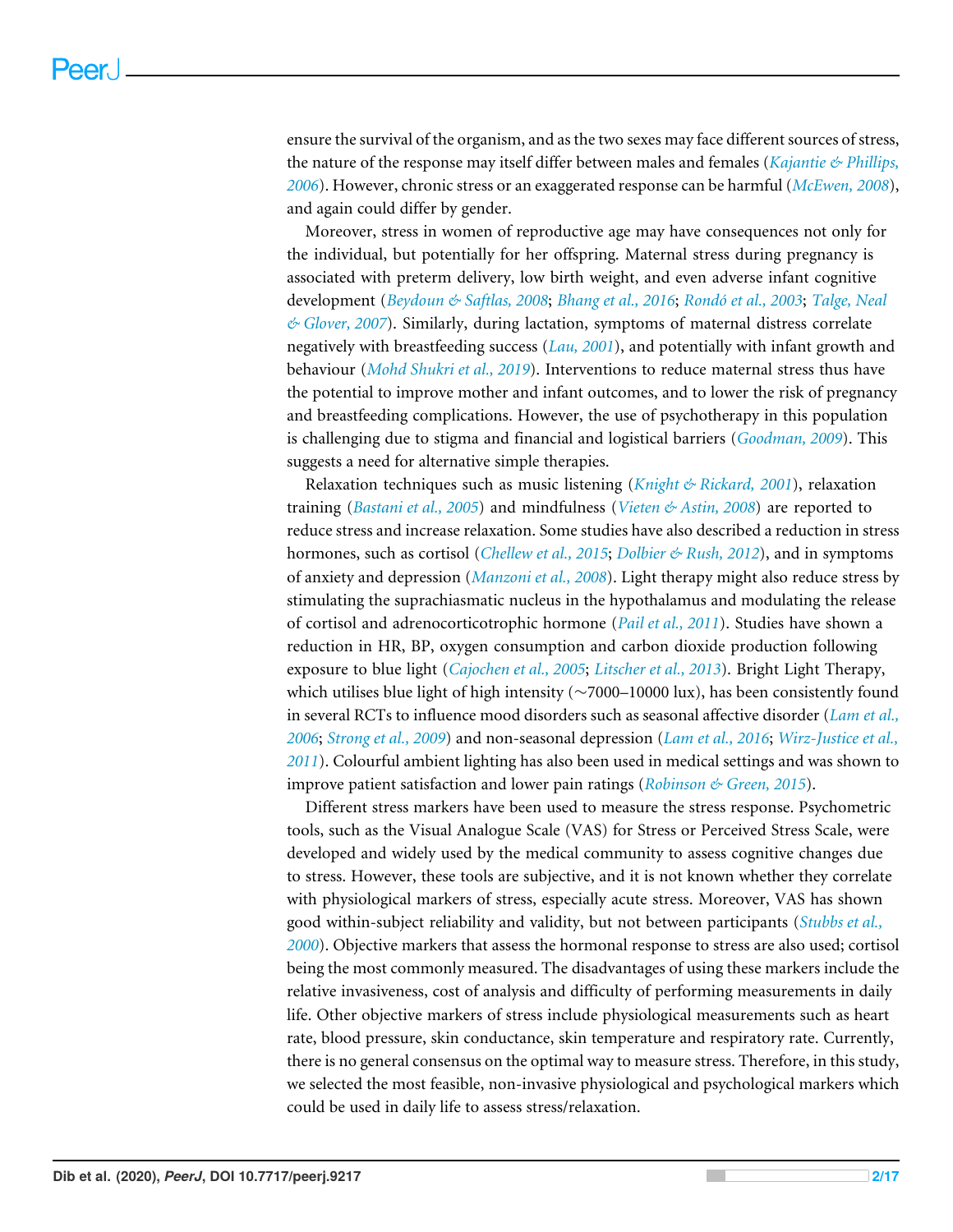It is unknown whether relaxation techniques differ in their ability to reduce stress measured by physiological and psychological parameters. Moreover, most studies test the effectiveness of relaxation techniques in populations diagnosed with mood disorders, and it is unclear whether similar physiological changes are observed in healthy or at risk individuals. Lastly, the relation between perceived relaxation/stress and physical relaxation measured objectively is unclear.

In this study we compared the effects of five simple relaxation interventions on physiological markers and perception of stress in women of reproductive age. Our aim was to establish the most effective technique(s) for use in this population, but also to identify the most promising interventions that are feasible for use in a future study investigating stress reduction in women who deliver prematurely.

# **MATERIALS & METHODS**

#### **Study design**

This was a within-subject study, where each participant received five different relaxation techniques and one silence/sitting control state in random order over a 3-6 week period, to minimize carry over effects [\(Fig. 1\)](#page-3-0). The primary outcomes –perceived relaxation (PR), HR, BP and fingertip temperature (FT) - were measured at baseline prior to each intervention and post-intervention. The participants were reimbursed at the end of the study for their time. The protocol and procedures were reviewed and ethically approved by the UCL Research Ethics Committee (ref 12521/001) and the trial was registered at Clinicaltrials.gov (NCT03592147).

Participants were recruited by advertisement using flyers displayed at University College London, UK. Interested women contacted the researchers and received information about the study. After checking eligibility and obtaining written informed consent, the participants were enrolled in the study and assigned a random order of interventions generated using a computerised random number generator.

Each participant was allocated one or two time slots per week (based on their preference and availability) to undergo the five relaxation interventions (guided-imagery meditation (GIM) audio, music listening (ML), ''relaxation'' lighting (RL), combination of RL and GIM, and a combination of RL and ML) and control sessions. All sessions took place in a private, quiet room with controlled lighting and room temperature. To reduce variability due to circadian rhythm effects on hormones and mood, all sessions were scheduled between 9AM and 1PM, whenever possible. The participants were asked to leave their belongings including any electronic devices or books outside the room

Baseline information was collected, including date of birth, ethnicity, occupation, history of treatment of psychiatric illness, and if currently pregnant or breastfeeding. The Perceived Stress Scale (PSS), a 10-item instrument that measures the extent to which one's life is perceived as stressful or uncontrollable and overwhelming over the last month (*[Cohen,](#page-13-7) [Kamarck & Mermelstein, 1983](#page-13-7)*), was used to assess stress levels at baseline and at the end of the study.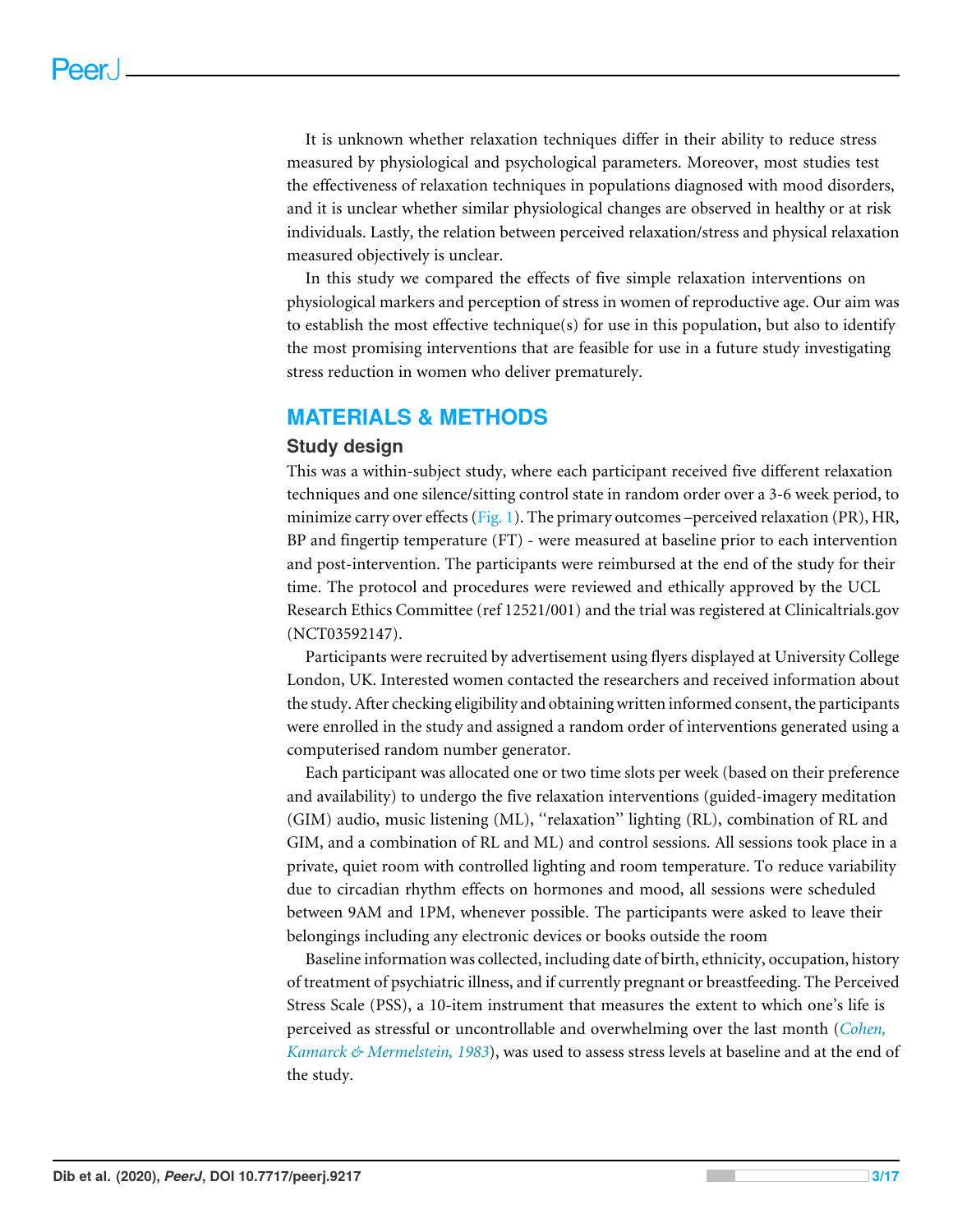<span id="page-3-0"></span>

**Figure 1 CONSORT Flow Diagram for this within-subject trial.** Diagram shows participant flow through each stage of the trial (enrolment, allocation and analysis). One participant was unable to attend all the sessions and thus did not receive GIM nor RL. GIM: Guided-Imagery Meditation, ML: Music Listening, RL: Relaxation Lighting.

Full-size [DOI: 10.7717/peerj.9217/fig-1](https://doi.org/10.7717/peerj.9217/fig-1)

# **Eligibility Criteria for Participants**

Adult women of reproductive age (18-45 years), who were fluent in English, were eligible to participate. The exclusion criteria included smokers, having any recent surgery or injury, and/or having any condition that may affect BP, HR, or energy expenditure, such as hypertension or hypothyroidism.

#### **Interventions**

#### *Guided Imagery Meditation Tape*

Each participant was played, using headphones, a modified version of a GIM tape (*[Menelli,](#page-15-8) [2004](#page-15-8)*). It has been previously successfully used in three randomized controlled trials for breastfeeding mothers (*[Feher et al., 1989](#page-14-7)*; *[Keith, Weaver & Vogel, 2012](#page-14-8)*; *[Mohd Shukri et al.,](#page-15-2) [2019](#page-15-2)*). The modified version excluded parts pertinent to breastfeeding to adapt it to our sample and was approximately 7 min in duration.

#### *Music Listening*

Research suggests that to enhance the effects of music for relaxation, the music must be individualized based on the preferences of the participants. Therefore, we offered the women the option of selecting one of the following music categories: New age/guitar solo (''Internal Flight''), classical (''Pavane pour une Infante Défunte in G Major M.19''; ''Gnossienne no 5''), and oriental (''Way to Heaven''; ''Dune''). The songs were selected based on criteria established in a previous study to induce relaxation, including slow tempo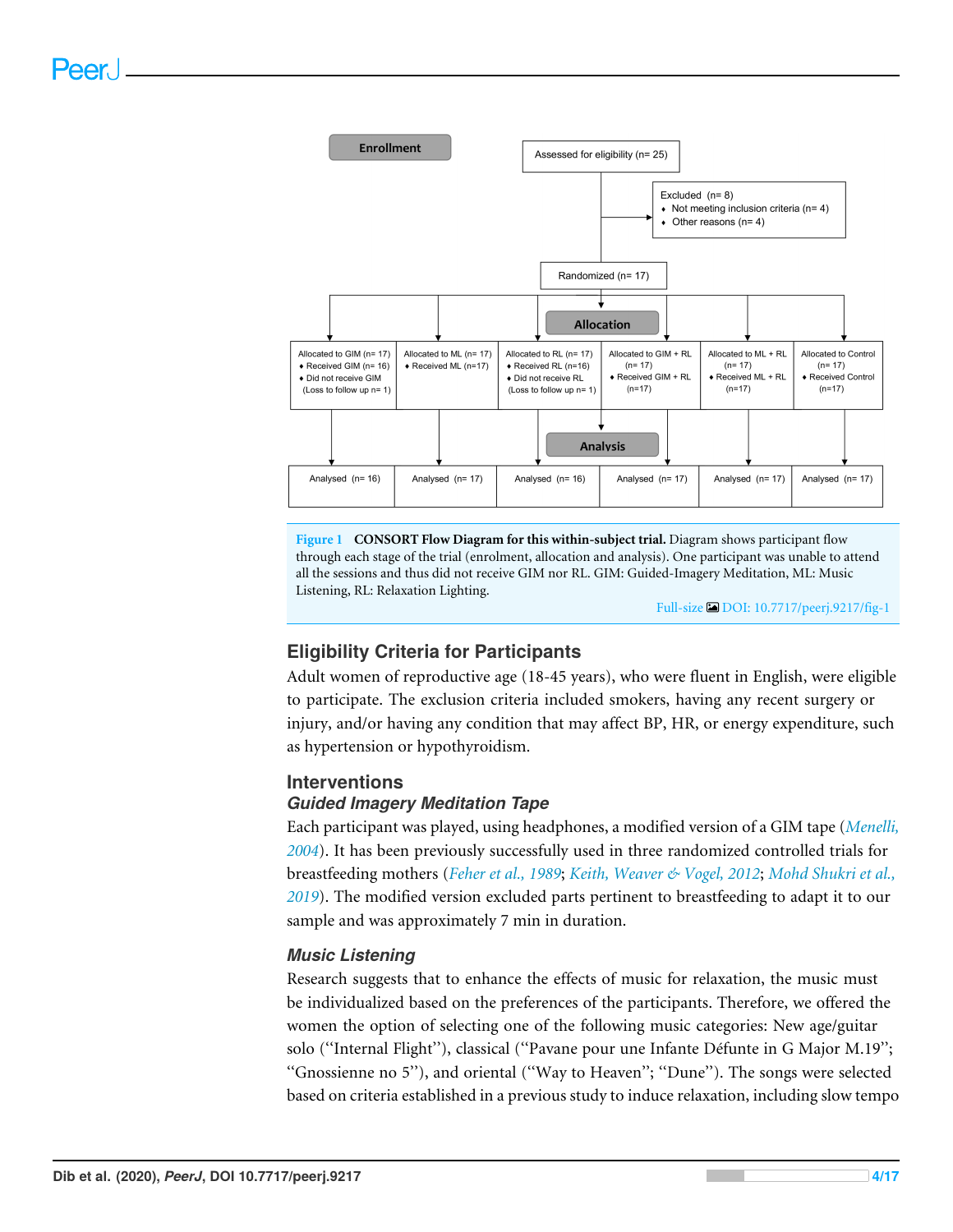below or at resting HR (<72 bpm), repetitive rhythm, predictable dynamics, pleasant harmonies, and tonal qualities that include strings, flute or piano (*[Knight & Rickard,](#page-14-3) [2001](#page-14-3)*; *[Robb, 2000](#page-15-9)*). All songs were also modified in length to be approximately 7 min in duration and played through headphones.

#### *Relaxation Lighting*

In a study in Singapore, cool blue light had the most relaxing effect, according to patient and staff feedback, whereas in Germany, warm orange light was preferred (Philips & I Timmers, pers. comm., 2017). Therefore, we asked the participants to select either the orange (''Relax'' setting) or blue (''Energise'' setting) lighting using the Philips Hue White and Colour Ambiance system (Philips, Netherlands). The intensity of the light was fixed to control for that measure. RL also lasted for 7 min in duration.

*Combination Interventions (Meditation + Relaxation Lighting; Music Listening + Relaxation Lighting):*

GIM and ML were combined with RL to investigate whether they had a synergistic effect on relaxation.

*Control/Silence:*

The participants were asked to relax for a duration of 7 min, with no explicit advice given. Lighting was adjusted to a specific intensity and colour (basic yellow light) as was used in the ML and GIM interventions.

#### *Outcome measures*

The primary outcomes of this study were the mean changes in PR, HR, systolic blood pressure (SBP), diastolic blood pressure (DBP) and FT. PR was assessed using a visual analogue scale, which is a 10 cm horizontal line spanning from the minimum to the maximum of the variable measured. The minimum (left) represents ''completely unrelaxed'' and the maximum (right) ''completely relaxed''. The women marked a point on the scale to indicate their feelings of relaxation prior to and after each treatment. The distance between the mark and the minimum point was measured in centimetres (two decimal points) and the difference between pre- and post-intervention values were analysed. After the participant rested for 5 min, HR and BP were also measured pre- and post-relaxation technique using a digital sphygmomanometer (Omron M6, Japan). Lastly, a non-contact digital thermometer (Omron Gentle Temp 720, Japan) was used to measure FT as an indication of sympathetic nervous system activation. These measurements were taken three times and the mean was used for analysis. At the end of the study, the women were asked to rank the relaxation interventions in order of preference, and were given the option to make comments about the different techniques.

#### *Sample size*

In a previous study investigating the effect of audio-visual imagery on patient anxiety and physiological measurements, including HR, a sample of 51 patients was able to demonstrate a significant reduction in HR (mean change  $(Z) = -0.75$ , SD = 1.00;  $p = 0.01$ ) (*Vogel et al.*, *[2012](#page-16-3)*). Using a within-subject design, a sample of 15 participants would be able to detect a 0.75 mean difference in HR following relaxation significant at 5% with a power of 80%.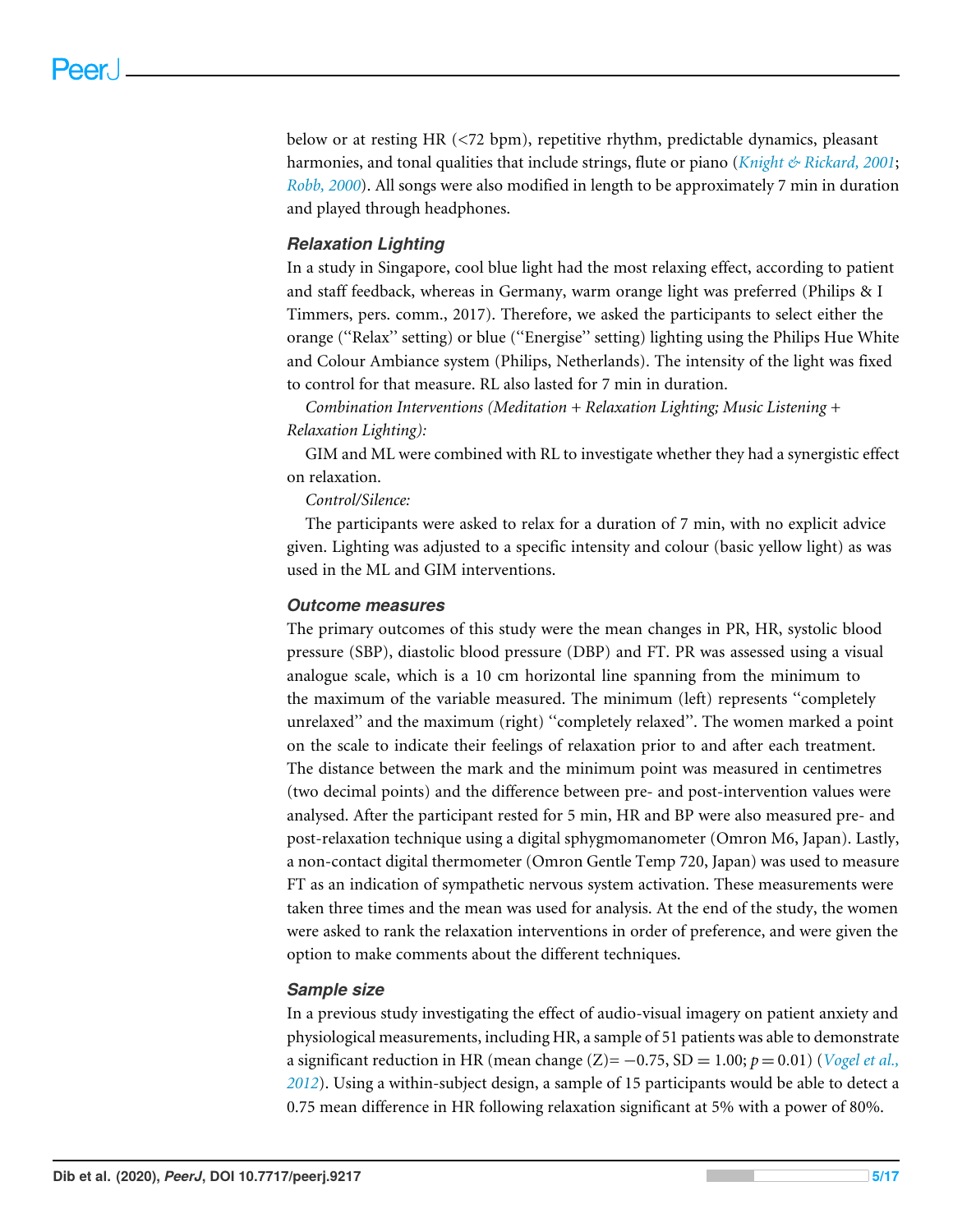#### *Statistical analysis*

Data were analysed using SPSS 21.0. First, the pre- and pos *t*-test changes were assessed using a paired *t*-test to test the effectiveness of each intervention and control. Then, to compare the interventions to control, the change in each primary outcome from pre- to post-intervention was compared to the change from pre- to post-control using a paired *t*-test. Variations in baseline measurements prior to each intervention may influence the observed response to each intervention. To account for this, we calculated the unstandardized residuals and repeated the same analysis. Lastly, associations between the physiological (BP, HR, FT) and psychological (PR, perceived stress) measurements were explored using Pearson's and Spearman's correlation tests, as appropriate. *P*-values <0.05 were considered statistically significant.

### **RESULTS**

#### **Descriptive data**

The descriptive characteristics of the participants are presented in [Table 1.](#page-6-0) Seventeen women with mean age 30.3 years  $(\pm 6.2)$  participated. Nine participants reported regularly using a form of relaxation such as meditation, music, and yoga, while the eight others did not seek such techniques. At baseline, the average score on the PSS was  $15.8 \pm 5.2$ . The majority (71%) of the participants experienced moderate stress levels (14–26 points) and the rest low stress [\(Table 1\)](#page-6-0). There were no significant differences in physiological parameters (HR, BP, FT) or PR at baseline between low and moderately stressed participants  $(p > 0.05;$  [File S1\)](http://dx.doi.org/10.7717/peerj.9217#supp-1).

#### **Intervention results**

#### *Changes in outcomes during interventions*

Pre to pos*t*-test changes in PR, SBP, DBP, HR and FT were compared to test the effectiveness of each intervention and control. As shown in [Table 2,](#page-7-0) PR increased significantly following all interventions and control. All interventions significantly increased FT but this was not seen during the control session. Music was the only intervention to produce significant reductions in SBP  $(-4.1 \pm 5.0 \text{ mmHg})$ .

#### *Comparison with Control*

Mean changes in PR, SBP, DBP, HR, and FT following each intervention were compared with control to ascertain the relative effectiveness of the interventions [\(Fig. 2\)](#page-8-0). Compared with control, HR significantly decreased with GIM (mean difference  $=$  3.2 bpm,  $p = 0.015$ ). All interventions reduced SBP and increased FT; however, compared to control, the change was only significant with the music intervention (mean difference  $=-3.3$  mmHg,  $p = 0.049$ ) and 2.2  $\degree$ C,  $p < 0.01$ , respectively). Change in PR [\(Fig. 3\)](#page-8-1) was significantly higher than control following music, GIM, GIM + RL, and ML+RL ( $p < 0.05$ ). Mean (SD) and effect sizes are presented in [Table 3.](#page-9-0)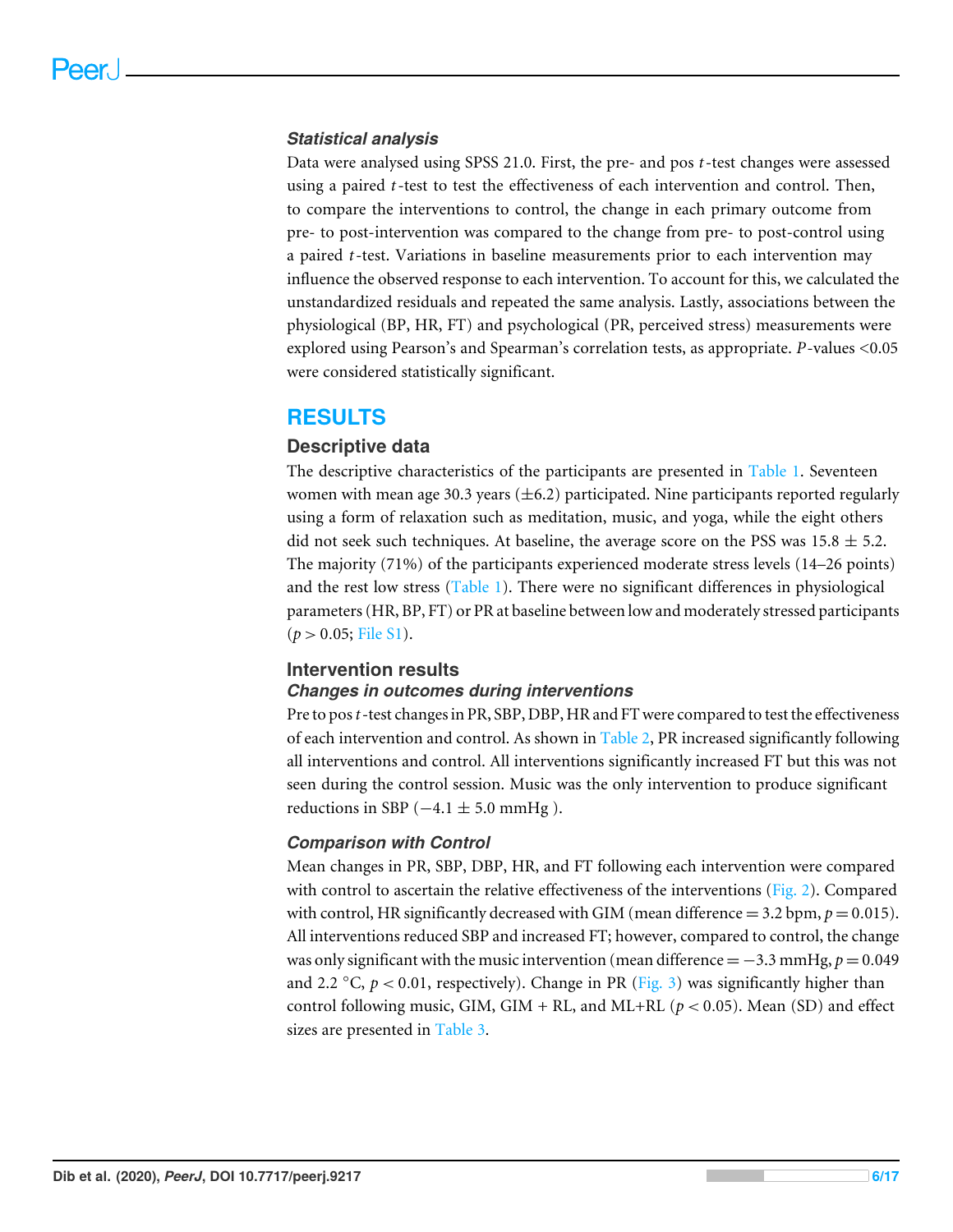<span id="page-6-0"></span>

| Table 1 Descriptive characteristics of the sample $(N = 17)$ . |             |
|----------------------------------------------------------------|-------------|
| Characteristics                                                | n(%)        |
| Age (years)                                                    |             |
| $18 - 24$                                                      | 3(17.6)     |
| $25 - 29$                                                      | 5(29.4)     |
| $30 - 34$                                                      | 4(23.5)     |
| $34 - 39$                                                      | 3(17.6)     |
| $40 - 45$                                                      | 2(11.8)     |
| Ethnicity                                                      |             |
| White                                                          | 9(52.9)     |
| Asian                                                          | 5(29.4)     |
| Arab                                                           | 2(11.8)     |
| Other                                                          | 1(5.9)      |
| <b>Employment Status</b>                                       |             |
| Full-time                                                      | 8(47.1)     |
| Part-time                                                      | 2(11.8)     |
| Student                                                        | 6(35.3)     |
| Unemployed                                                     | 1(5.9)      |
| Perceived Stress (Baseline)                                    |             |
| Low Stress                                                     | $5(29.4\%)$ |
| Moderate Stress                                                | 12 (70.6%)  |

#### *Comparison with control (controlling for baseline measurements)*

Using the unstandardized residuals, the previous results were unchanged; compared to control, HR decreased significantly more following GIM, while SBP was reduced and FT increased significantly more following ML.

#### **Preferences**

Forty-three percent of the participants selected GIM + RL as their most preferred intervention, followed by GIM (24.1%) then ML (14.3%) and ML + RL (14.3%).

#### *Perceived stress*

At the end of the study, average PSS score (15.9  $\pm$  5.6) was not significantly different from PSS at baseline (15.8  $\pm$  5.2).

#### *Perceived vs physiological relaxation/stress*

No association was found between change (from pre to post intervention) in PR and change in SBP, DBP, HR, and FT. However, in the cases where change in FT was greater than 1.5 ◦C, increases in PR (measured using VAS) and FT were significantly correlated  $(r = 0.364, p < 0.05$  and when >2 °C,  $r = 0.470, p < 0.01$ ).

Higher perceived stress, measured by PSS at baseline, was associated with a lower reduction in SBP following music ( $r = 0.615$ ,  $p = 0.009$ ) and GIM + RL ( $r = 0.495$ ,  $p = 0.043$ ). Change in SBP in participants with low vs high PSS was  $-7.9 \pm 4.1$  mmHg and  $-2.5 \pm 4.7$  mmHg following music and  $-4.2 \pm 3.1$  and  $-0.8 \pm 5.9$  following GIM + RL. This indicates that subjects experiencing lower stress levels in the previous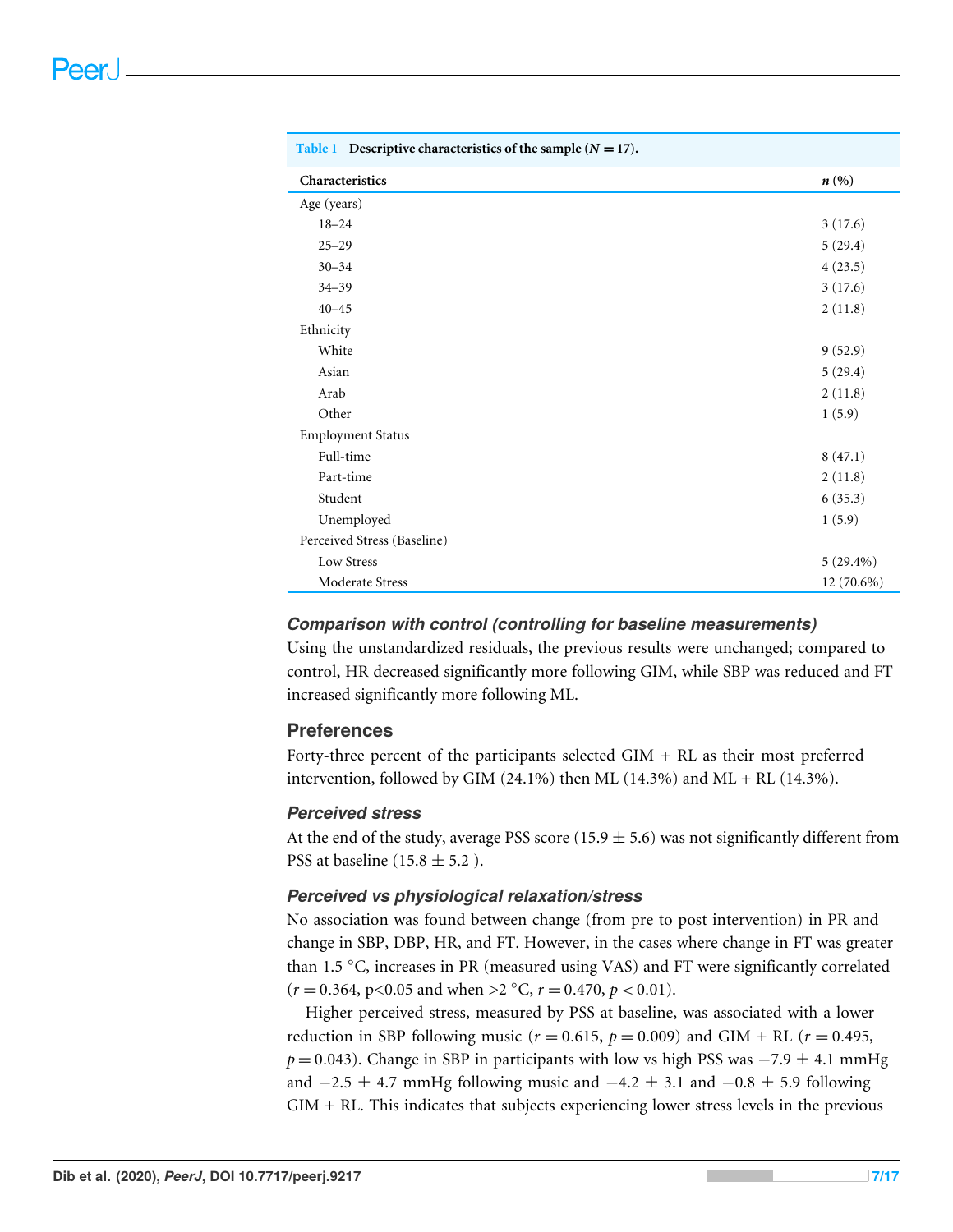|               | Perceived relaxation (cm) |                                     | Systolic blood pressure (mmHg) |                                           | Diastolic blood pressure (mmHg) |                            | Heart rate (bpm) |                            | Fingertip temperature (°C) |                                     |
|---------------|---------------------------|-------------------------------------|--------------------------------|-------------------------------------------|---------------------------------|----------------------------|------------------|----------------------------|----------------------------|-------------------------------------|
| Intervention  | Mean<br>(SD)              | Difference (95% CI)                 | Mean<br>(SD)                   | Difference (95% CI)                       | Mean<br>(SD)                    | Difference (95% CI)        | Mean<br>(SD)     | Difference (95% CI)        | Mean<br>(SD)               | Difference (95% CI)                 |
| GIM           |                           | 2.54 $(1.92 \text{ to } 3.15)$      |                                | $-2.59$ ( $-6.08$ to 0.89)                |                                 | $-1.91$ ( $-4.61$ to 0.79) |                  | $-1.70$ ( $-4.04$ to 0.64) |                            | $1.80(0.13 \text{ to } 3.47)$       |
| Pre           | 4.6                       |                                     | 110.8                          |                                           | 70.5(8.8)                       |                            | 70.7(9.8)        |                            | 28.4(4.4)                  |                                     |
| Post          | (1.9)                     |                                     | (8.7)                          |                                           | 68.6(8.1)                       |                            | 69.0             |                            | 30.2(3.9)                  |                                     |
|               | 7.1                       |                                     | 108.2                          |                                           |                                 | (10.8)                     |                  |                            |                            |                                     |
|               | (1.9)                     |                                     | (8.3)                          |                                           |                                 |                            |                  |                            |                            |                                     |
| Music         |                           | 2.34 $(1.71 \text{ to } 2.97)$      |                                | $-4.10$ (-6.69 to $-1.50$ ) <sup>**</sup> |                                 | $-0.98$ ( $-3.54$ to 1.57) |                  | $-0.89$ ( $-3.31$ to 1.53) |                            | 3.46 (1.68 to 5.24)**               |
| Pre           | 5.7                       |                                     | 111.4                          |                                           | 71.0(9.5)                       |                            | 70.5             |                            | 27.0(3.7)                  |                                     |
| Post          | (1.5)                     |                                     | (8.9)                          |                                           | 70.0(8.3)                       |                            | (11.0)           |                            | 30.5(3.7)                  |                                     |
|               | 8.0                       |                                     | 107.3                          |                                           |                                 | 69.6(10.0)                 |                  |                            |                            |                                     |
|               | (1.3)                     |                                     | (9.1)                          |                                           |                                 | (10.0)                     |                  |                            |                            |                                     |
| $\mathbf{RL}$ |                           | 1.08 $(0.54 \text{ to } 1.61)^{44}$ |                                | $-3.10$ ( $-6.40$ to 0.19)                |                                 | $2.68 (-5.54 to 0.19)$     |                  | $0.20$ (-2.00 to 2.39)     |                            | 2.31 $(1.00 \text{ to } 3.62)^{44}$ |
| Pre           | 6.0                       |                                     | 111.3                          |                                           | 73.2 (7.7)                      |                            | 70.7             |                            | 28.1(4.6)                  |                                     |
| Post          | (1.3)                     |                                     | (8.1)                          |                                           | 70.5(8.5)                       |                            | (10.1)           |                            | 30.4(3.6)                  |                                     |
|               | 7.0                       |                                     | 108.2                          |                                           |                                 | 70.9(9.7)                  |                  |                            |                            |                                     |
|               | (1.7)                     |                                     | (9.2)                          |                                           |                                 |                            |                  |                            |                            |                                     |
| $GIM + RL$    |                           | 2.11 $(1.50 \text{ to } 2.72)^{4}$  |                                | $-1.76$ ( $-4.53$ to 1.00)                |                                 | $-1.00$ ( $-3.65$ to 1.65) |                  | $-1.25$ ( $-3.25$ to 0.74) |                            | 2.45 $(0.51$ to 4.39) <sup>*</sup>  |
| Pre           | 5.7                       |                                     | 109.8                          |                                           | 70.0(9.6)                       |                            | 71.6(9.8)        |                            | 28.8(4.7)                  |                                     |
| Post          | (1.9)                     |                                     | (8.5)                          |                                           | 69.0(8.0)                       |                            | 70.3 (9.1)       |                            | 31.2(4.1)                  |                                     |
|               | 7.8                       |                                     | 108.1                          |                                           |                                 |                            |                  |                            |                            |                                     |
|               | (1.3)                     |                                     | (8.5)                          |                                           |                                 |                            |                  |                            |                            |                                     |
| $Music + RL$  |                           | 2.04 $(1.11 \text{ to } 2.96)^{44}$ |                                | $-1.41$ ( $-4.48$ to 1.65)                |                                 | $0.60$ (-1.73 to 2.92)     |                  | $-1.22$ ( $-3.51$ to 1.08) |                            | 2.37 (0.73 to 4.01)**               |
| Pre           | 5.1                       |                                     | 111.8                          |                                           | 71.3                            |                            | 73.1             |                            | 27.8(4.6)                  |                                     |
| Post          | (1.9)                     |                                     | (10.1)                         |                                           | (10.3)                          |                            | (10.1)           |                            | 30.2(3.9)                  |                                     |
|               | 7.1                       |                                     | 110.4                          |                                           | 71.9(8.7)                       |                            | 71.9(9.4)        |                            |                            |                                     |
|               | (1.6)                     |                                     | (9.7)                          |                                           |                                 |                            |                  |                            |                            |                                     |
| Control       |                           | 1.02 (0.51 to 1.52) <sup>**</sup>   |                                | $-0.84$ ( $-3.07$ to 1.38)                |                                 | $-1.64$ ( $-4.77$ to 1.49) |                  | 1.11 $(-0.77$ to 2.99)     |                            | $1.27 (-0.16 \text{ to } 2.71)$     |
| Pre           | 5.8                       |                                     | 110.2                          |                                           | 73.1 (9.4)                      |                            | 67.0             |                            | 28.2(4.3)                  |                                     |
| Post          | (1.3)                     |                                     | (8.9)                          |                                           | 71.5                            |                            | (10.3)           |                            | 29.5(3.9)                  |                                     |
|               | 6.8                       |                                     | 109.3                          |                                           | (11.5)                          |                            | 68.1(9.7)        |                            | 29.5(3.9)                  |                                     |
|               | (1.4)                     |                                     | (9.7)                          |                                           |                                 |                            |                  |                            |                            |                                     |

#### <span id="page-7-0"></span><mark>Table 2</mark> Mean changes in perceived relaxation, blood pressure, heart rate and fingertip temperature during interventions.

**Notes.**

**8/17**

 $*^*p < 0.05$ .<br>  $p < 0.01$ .

<span id="page-7-2"></span><span id="page-7-1"></span>GIM, Guided-imagery Meditation; RL, Relaxation Lighting.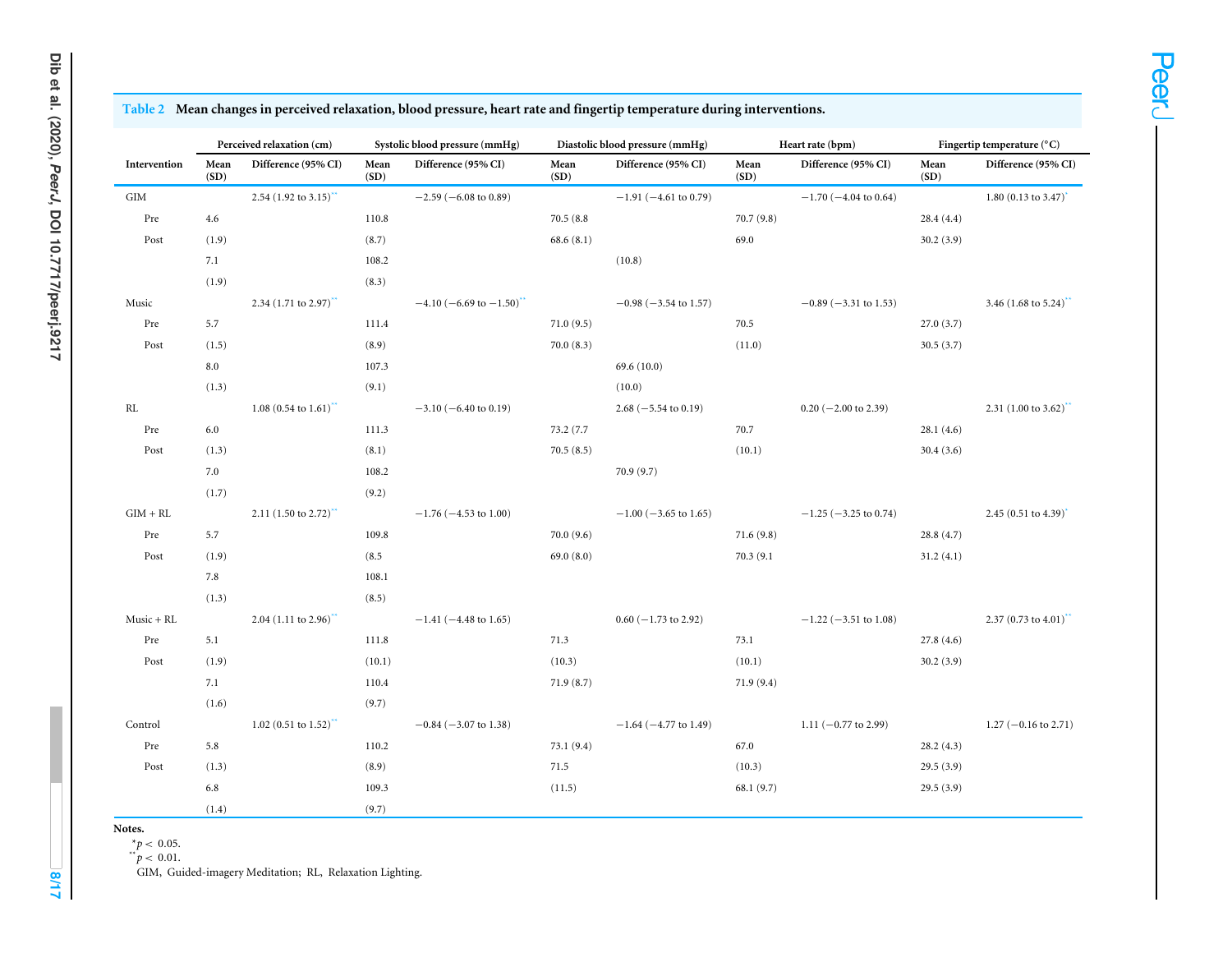<span id="page-8-0"></span>

**Figure 2 Mean changes in physiological relaxation measures: Systolic blood pressure (SBP; mmHg), diastolic blood pressure (DBP; mmHg), heart rate (HR; bpm), and fingertip temperature (FT;** ◦**C).** Those significantly ( $p < 0.05$ ) different from control were marked in asterisk (\*). Bars indicate SD values. GIM: Guided-Imagery Meditation, ML: Music Listening, RL: Relaxation Lighting.



<span id="page-8-1"></span>



month had greater reductions in SBP following relaxation interventions. Similarly, a lower reduction in SBP following music ( $r = 0.556$ ,  $p = 0.02$ ) and a lower increase in FT following silence/control ( $r = -0.643$ ,  $p = 0.005$ ) was associated with higher perceived stress at the end of the 3-6 week study. Participants with low vs high PSS at the end of the study had a mean change in SBP equivalent to  $-6.8 \pm 5.8$  mmHg and  $-2.2 \pm 3.6$  mmHg following ML, and a mean change in FT equal to 3.4  $\pm$  2.8 °C and  $-0.2 \pm 1.7$  °C following control/silence.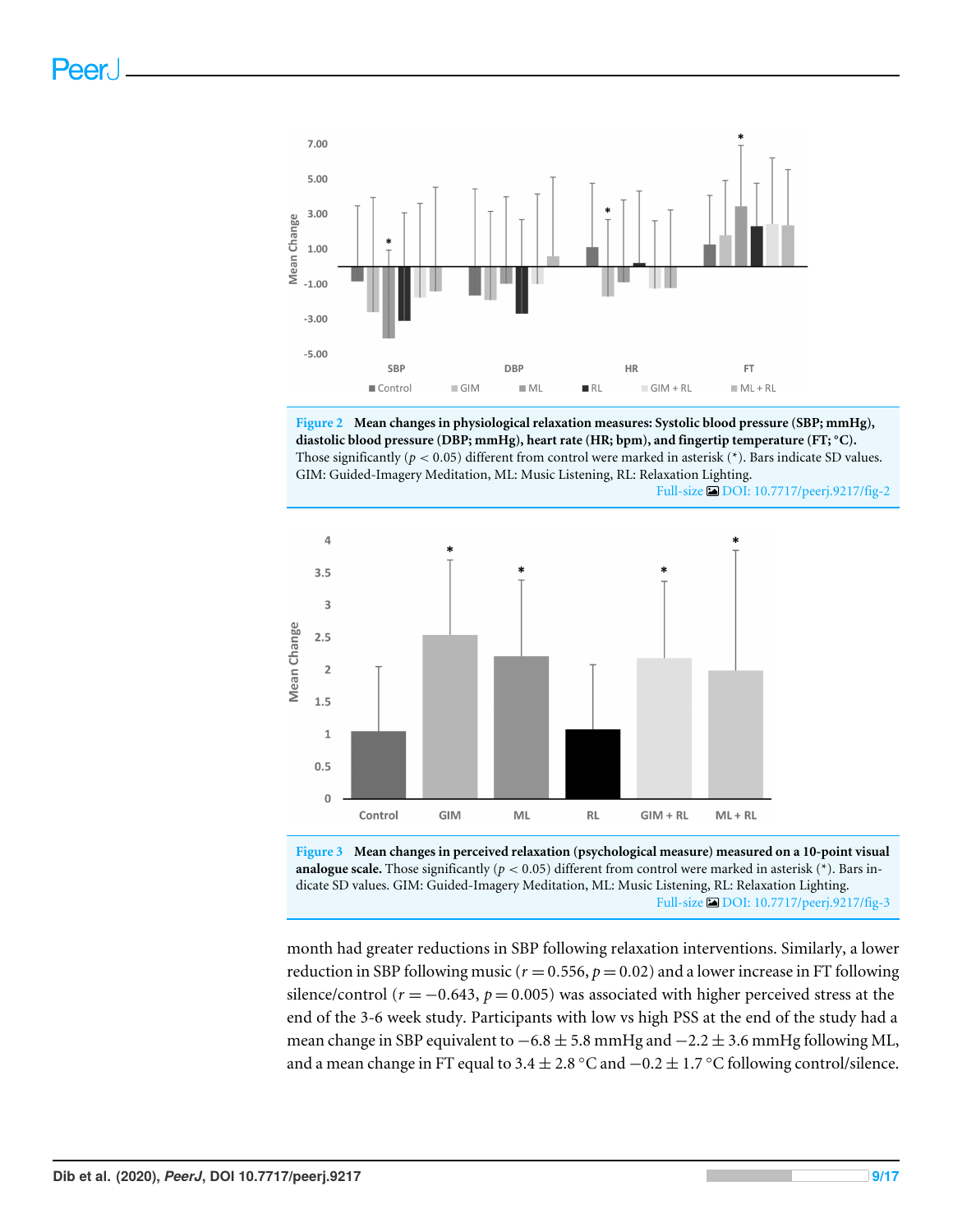<span id="page-9-0"></span>

|  |  |  | Table 3 Mean differences in primary outcomes following each intervention compared to the control State. |  |  |  |
|--|--|--|---------------------------------------------------------------------------------------------------------|--|--|--|
|--|--|--|---------------------------------------------------------------------------------------------------------|--|--|--|

|              | Perceived relaxation<br>(cm) |                     | Systolic blood pressure<br>(mmHg) |                   | Diastolic blood pressure<br>(mmHg) |                   | Heart rate (bpm) |                   | Fingertip temperature<br>$(^{\circ}C)$ |                   |
|--------------|------------------------------|---------------------|-----------------------------------|-------------------|------------------------------------|-------------------|------------------|-------------------|----------------------------------------|-------------------|
| Intervention | Mean (SD)                    | Effect<br>size(d)   | Mean (SD)                         | Effect<br>size(d) | Mean (SD)                          | Effect<br>size(d) | Mean (SD)        | Effect<br>size(d) | Mean (SD)                              | Effect<br>size(d) |
| GIM          |                              |                     |                                   |                   |                                    |                   |                  |                   |                                        |                   |
| Control      | 1.49(1.09)                   | $1.4^{*}$           | $-1.78(9.03)$                     | $-0.2$            | $-0.52(8.19)$                      | $-0.06$           | $-3.15(4.57)$    | $-0.7$            | 0.50(2.84)                             | 0.2               |
| Music        |                              |                     |                                   |                   |                                    |                   |                  |                   |                                        |                   |
| Control      | 1.26(1.23)                   | $1.0***$            | $-3.26(6.31)$                     | $-0.5$            | 0.66(6.94)                         | 0.1               | $-2.00(6.23)$    | $-0.3$            | 2.19(3.06)                             | $0.7***$          |
| <b>RL</b>    |                              |                     |                                   |                   |                                    |                   |                  |                   |                                        |                   |
| Control      | 0.03(1.27)                   | 0.02                | $-2.29(6.00)$                     | $-0.4$            | $-1.29(8.25)$                      | $-0.2$            | $-1.25(5.82)$    | $-0.2$            | 1.01(3.90)                             | 0.3               |
| $GIM + RL$   |                              |                     |                                   |                   |                                    |                   |                  |                   |                                        |                   |
| Control      | 1.09(1.53)                   | $0.7$ <sup>**</sup> | $-0.92(5.31)$                     | $-0.2$            | 0.64(9.71)                         | 0.1               | $-2.36(5.88)$    | $-0.4$            | 1.18(3.05)                             | 0.4               |
| Music + RL   |                              |                     |                                   |                   |                                    |                   |                  |                   |                                        |                   |
| Control      | 1.02(1.85)                   | 0.6                 | $-0.57(8.13)$                     | $-0.1$            | 2.24(8.12)                         | 0.3               | $-2.32(6.42)$    | $-0.4$            | 1.10(4.22)                             | 0.3               |

<span id="page-9-2"></span>**Notes.**

**10/17**

<span id="page-9-1"></span> $*^{p} < 0.05$ .<br>  $p < 0.01$ .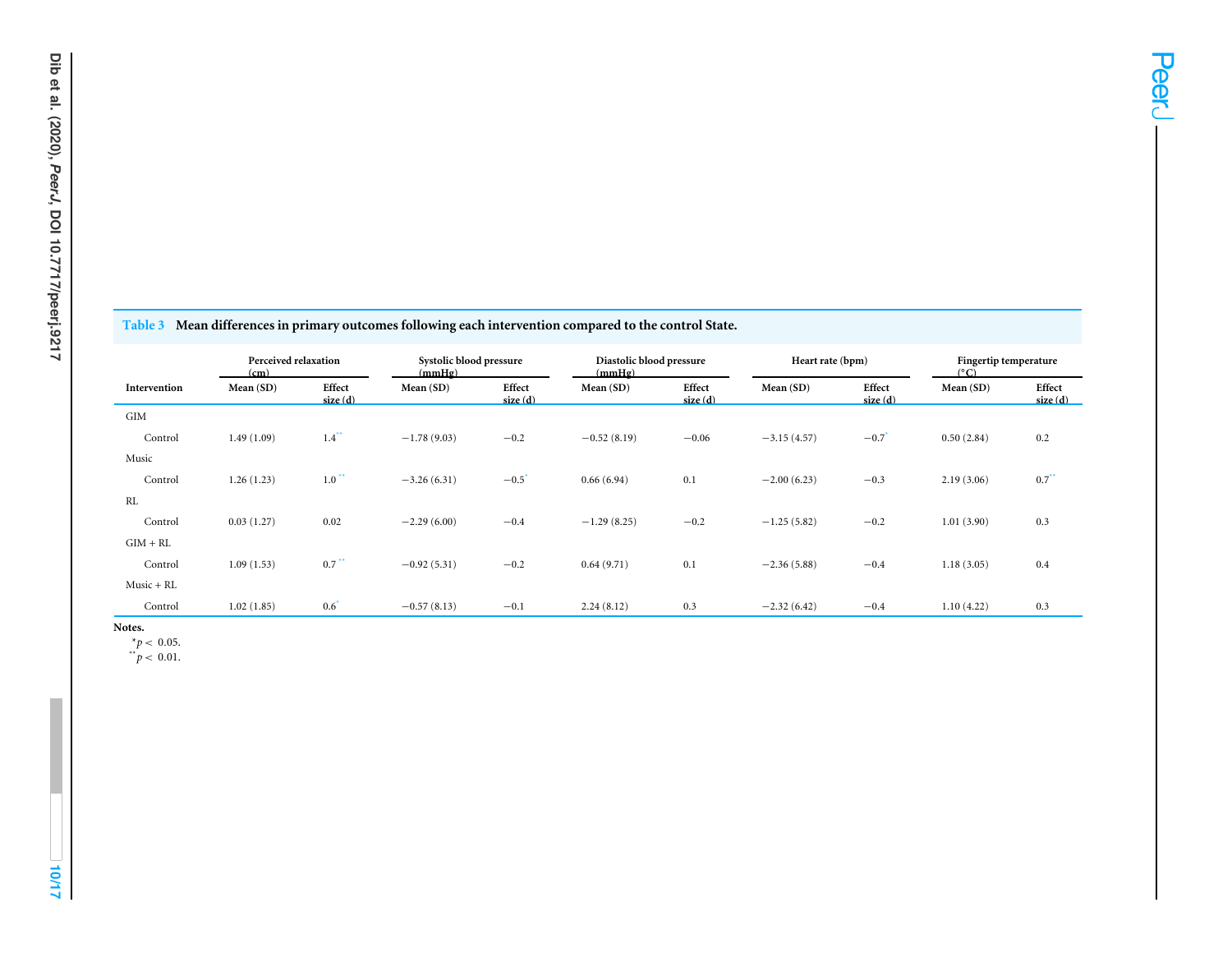#### **DISCUSSION**

Previous studies have investigated light therapies, music listening, or meditation individually in relation to subjective assessment of anxiety, stress or depression. Only a few studied the effects of relaxation techniques on measurable physiological changes such as HR, BP, and FT. Moreover, many previous studies have focused on the short-term effects of stress interventions in special populations. Our study differs from previous studies as it assesses the short-term effects of different relaxation interventions in healthy participants.

All interventions and control significantly increased PR. Moreover, all interventions, but not the control, significantly increased FT while music significantly reduced SBP. When compared to control, however, GIM was the most effective intervention for increasing subjective feeling of relaxation and reducing HR. ML also significantly increased PR and FT, and decreased SBP compared to control.

The results are consistent with previous studies that showed any relaxation technique is capable of producing significant relaxation responses (*[Regehr, Glancy & Pitts, 2013](#page-15-10)*). However, the advantage of the current study is the within-subject design that includes a control setting, which limits subject and environment variations. Comparing each intervention to the control demonstrated that GIM was the most effective overall when considering the physiological and psychological relaxation effects and preferences. ML produced a significant increase in FT, an indication of sympathetic nervous system stimulation, and a significant decrease in SBP. It is important to note that, on average, participants had lower baseline temperatures prior to the ML intervention. Having lower FT at baseline was associated with greater increases, whereas participants with higher FT at baseline had less potential for significant change. Thus, we controlled for the differences in baseline measurements by calculating the unstudentized residuals; however, the results remained unchanged indicating that music had an effect on FT and SBP regardless of the baseline value.

A similar within-subject study comparing the five interventions was recently conducted in Beijing, China, in mothers who were breastfeeding their healthy term infant (*[Yu et al.,](#page-16-4) [2018](#page-16-4)*). GIM was identified as the most effective relaxation intervention as it significantly reduced HR and increased PR compared to control, as seen in our study. Moreover, all treatments significantly increased PR. However, GIM also significantly decreased BP, and all treatments produced significant increases in FT and some reductions in BP, which was not observed in our study. The discrepancy in results might be due to the difference in characteristics of the two populations. Breastfeeding is associated with increased parasympathetic nervous system modulation and an attenuated stress response. Lactating mothers may also experience lower perceived stress levels, which might improve the response to relaxation interventions. The differences might also reflect cultural factors. The use of complementary and alternative medicine is more common in China than in the UK (*[Dixon, 2008](#page-13-8)*), and is especially prevalent among lactating mothers (*[Sim et al., 2013](#page-15-11)*). Breastfeeding participants in China might have been more receptive to the relaxation treatments than our sample of young women living in the UK, which might have enhanced their response to the interventions.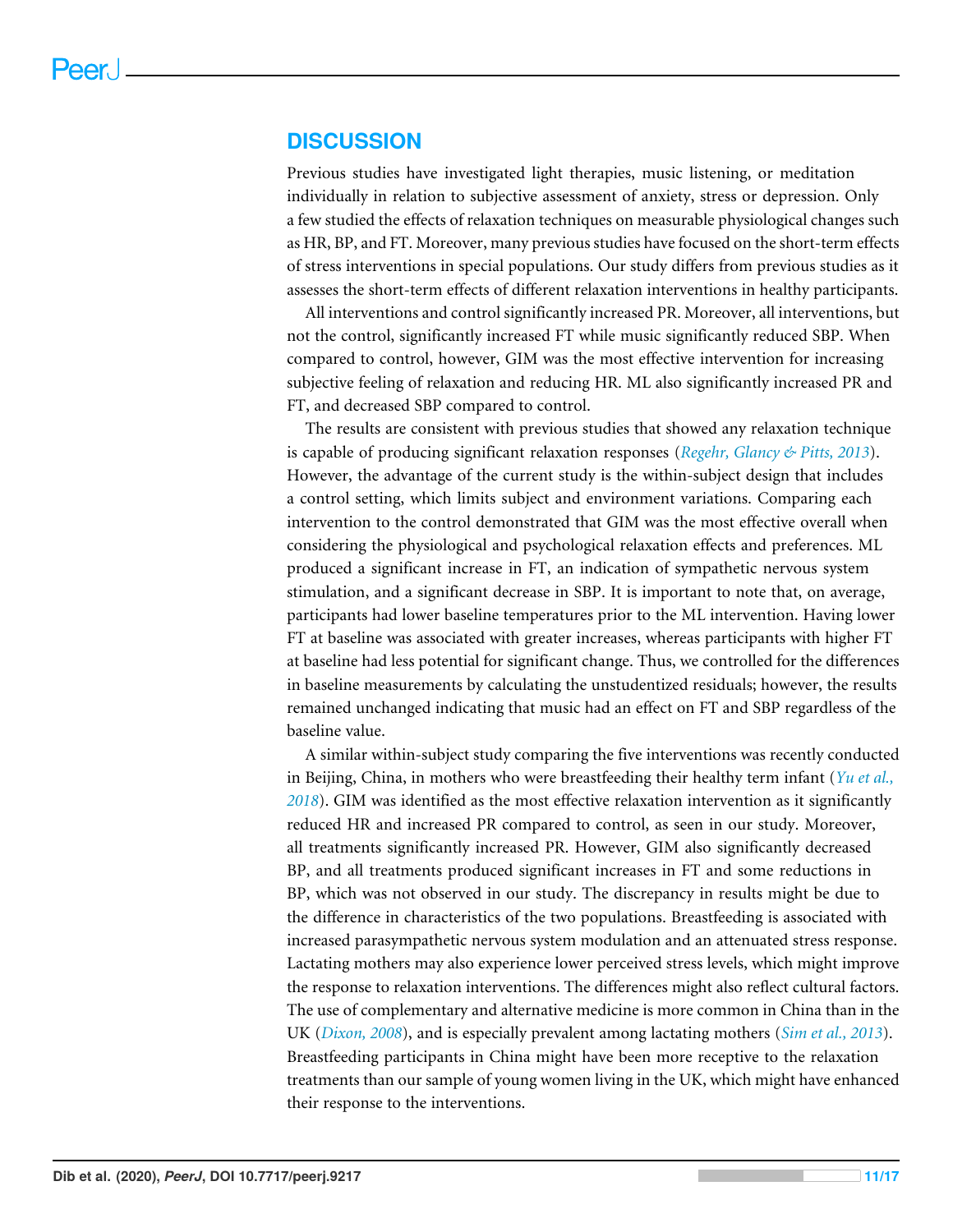Interestingly, we found no association between the change in PR measured using VAS and the change in physiological measures (HR, BP, and FT). The discrepancy might be explained by the fact that subjective measurements such as the PSS and VAS are susceptible to recall bias, attention bias, and self-deception (*[Goyal et al., 2016](#page-14-9)*). Conversely, objective measures rule out the possibility of these, but can be prone to measurement error and confounding effects of variables such as physical activity. The lack of association might be also due to the chemical basis by which the relaxation interventions were able to produce changes in physiological measurements. For example, oxytocin is known to produce anti-stress effects, which is evident in pregnant and lactating women who experience an attenuated stress response due to the increased levels of oxytocin (*[Moberg & Prime, 2013](#page-15-12)*). Oxytocin has also been recognised as a cardiovascular hormone that can reduce BP and slow HR (*[Gutkowska, Jankowski & Antunes-Rodrigues, 2014](#page-14-10)*). A recent study looking at the effect of relaxing (slow-tempo) and exciting (fast-tempo) music on salivary oxytocin and cortisol demonstrated that listening to relaxing music resulted in a significant increase in oxytocin (*[Ooishi et al., 2017](#page-15-13)*). They also investigated the association between change in oxytocin and change in both HR and self-reported emotions (arousal). The ratio of increase in oxytocin was significantly related to the ratio of decrease in HR; however, oxytocin was not related to self-reported emotions. These results are consistent with our study, where the relaxation interventions elicited a physiological response which was not correlated with psychological/perceived relaxation. Further research is required to investigate the association between perceived, physiological, and biochemical mediators of relaxation.

By contrast, higher perceived stress measured by PSS was associated with lower changes in SBP and FT following certain interventions. Similar to our study, others have shown that the perception of stress is closely related to physiological measurements and might blunt cardiac reactivity to stressors (*[Gartland et al.,](#page-14-11) [2014](#page-14-11)*; *[Ginty & Conklin, 2011](#page-14-12)*). Therefore, our results might indicate that, even though the participants experienced an increase in their PR measured by VAS following the different relaxation interventions, higher general perceived stress (measured using the PSS) might attenuate the more immediate physiological response to the interventions.

The majority of participants selected GIM + RL as their most preferred intervention, with the second most preferred options being GIM then ML. Physiologically, however, adding RL to GIM did not produce any additive effect, and it reduced the effect of GIM on HR and PR. GIM requires participants to follow verbal instructions, including concentrating on breathing and keeping eyes closed at certain time points. Conversely with the RL, participants might be inclined to focus on keeping their eyes open to benefit from the light. This might create sensory overload and counteract the relaxation response.

The strengths of the present study include the within-subject study design that also includes a control state. The main limitation of the study is the short duration of each intervention (6–7 min). Relaxation techniques such as lighting might require longer and repeated exposure to produce a relaxation response. However, we demonstrated that even with this short time period, some relaxation interventions could induce a response; we predict that prolonged and consistent use of those techniques might have further benefits. Further studies including a larger sample should investigate this. Another limitation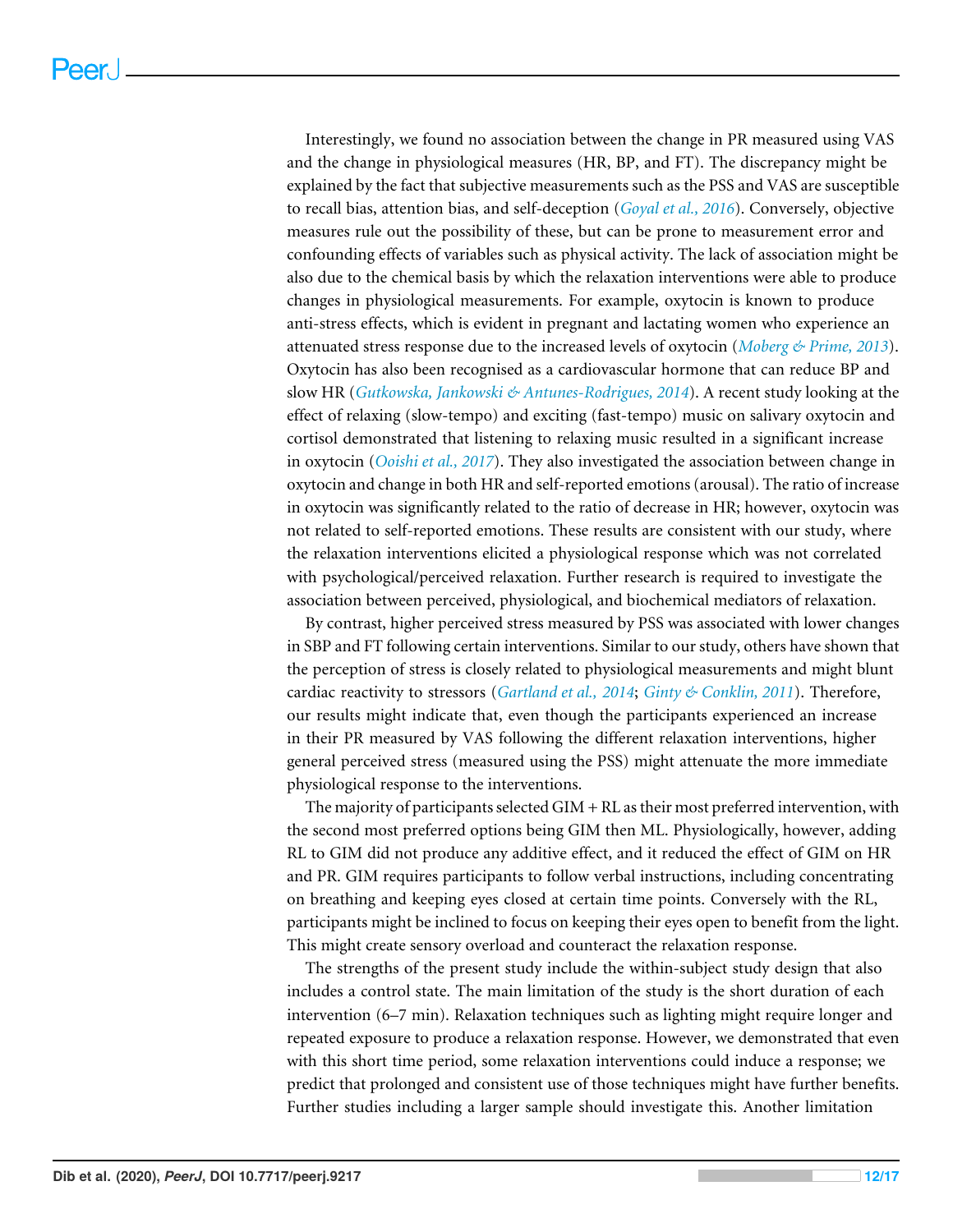was that we did not collect information on the phase of menstrual cycle or hormonal contraceptive use, thus we could not assess its influence on the reactivity to relaxation interventions. Lastly, we did not adjust the *p*-value for multiple testing which should be considered when interpreting the results.

# **CONCLUSIONS**

In young women of reproductive age we were able to experimentally demonstrate that preference-based ML and GIM were the most effective interventions for reducing stress when compared to the control setting. These findings are informative in defining the most appropriate relaxation interventions for use in future studies aimed at stress reduction in women during pregnancy and lactation; by diverting the use of energy from stress and increasing energy investment in the infant, such interventions have the potential to improve pregnancy and breastfeeding outcomes. We found no association between perceived and physiological indicators of relaxation (HR, BP, and FT). Future studies should investigate this further, including biochemical indices of stress/relaxation, such as cortisol and oxytocin. Establishing associations between different indicators of stress/relaxation and clinical outcomes is also important in order to define the most appropriate outcome measures for use in studies testing relaxation interventions.

# <span id="page-12-0"></span>**ADDITIONAL INFORMATION AND DECLARATIONS**

#### **Funding**

This research is funded by a PhD studentship and funds from University College London Great Ormond Street Institute of Child Health. The funders had no role in study design, data collection and analysis, decision to publish, or preparation of the manuscript.

#### **Grant Disclosures**

The following grant information was disclosed by the authors: University College London Great Ormond Street Institute of Child Health.

#### **Competing Interests**

The authors declare there are no competing interests.

#### **Author Contributions**

- [Sarah Dib](#page-0-0) conceived and designed the experiments, performed the experiments, analyzed the data, prepared figures and/or tables, authored or reviewed drafts of the paper, and approved the final draft.
- [Jonathan C.K. Wells](#page-0-1) and [Mary Fewtrell](#page-0-2) conceived and designed the experiments, authored or reviewed drafts of the paper, and approved the final draft.

#### **Human Ethics**

The following information was supplied relating to ethical approvals (i.e., approving body and any reference numbers):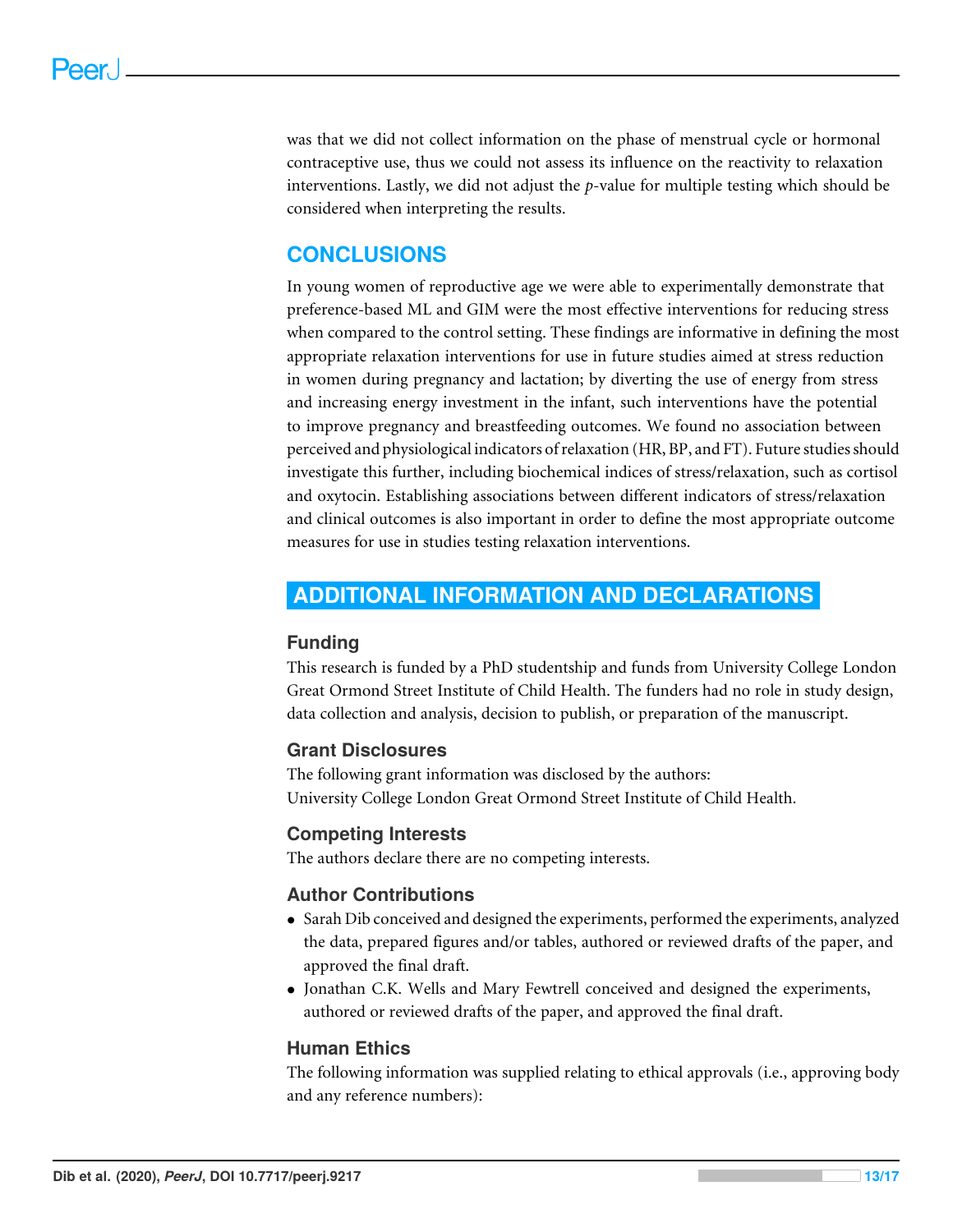University College London Research Ethics Committee granted ethical approval to carry out the study within its facilities (Ethical Application Ref 12521/001).

#### **Data Availability**

The following information was supplied regarding data availability:

The raw measurements of blood pressure, heart rate, fingertip temperature, and perceived relaxation pre- and post-intervention are available in [File S1.](http://dx.doi.org/10.7717/peerj.9217#supp-1)

#### **Supplemental Information**

Supplemental information for this article can be found online at [http://dx.doi.org/10.7717/](http://dx.doi.org/10.7717/peerj.9217#supplemental-information) [peerj.9217#supplemental-information.](http://dx.doi.org/10.7717/peerj.9217#supplemental-information)

# **REFERENCES**

- <span id="page-13-3"></span>**Bastani F, Hidarnia A, Kazemnejad A, Vafaei M, Kashanian M. 2005.** A randomized controlled trial of the effects of applied relaxation training on reducing anxiety and perceived stress in pregnant women. *Journal of Midwifery & Women's Health* **50**:e36– e40.
- <span id="page-13-1"></span>**Beydoun H, Saftlas AF. 2008.** Physical and mental health outcomes of prenatal maternal stress in human and animal studies: a review of recent evidence. *Paediatric and Perinatal Epidemiology* **22**:438–466 [DOI 10.1111/j.1365-3016.2008.00951.x.](http://dx.doi.org/10.1111/j.1365-3016.2008.00951.x)
- <span id="page-13-2"></span>**Bhang S-Y, Ha E, Park H, Ha M, Hong Y-C, Kim B-N, Lee S-J, Lee KY, Kim JH, Jeong J, Jeong KS, Lee B, Kim Y. 2016.** Maternal stress and depressive symptoms and infant development at six months: the mothers and children's environmental health (MOCEH) prospective study. *Journal of Korean Medical Science* **31**:843–851 [DOI 10.3346/jkms.2016.31.6.843.](http://dx.doi.org/10.3346/jkms.2016.31.6.843)
- <span id="page-13-0"></span>**Brotman DJ, Golden SH, Wittstein IS. 2007.** The cardiovascular toll of stress. *The Lancet* **370**:1089–1100 [DOI 10.1016/S0140-6736\(07\)61305-1.](http://dx.doi.org/10.1016/S0140-6736(07)61305-1)
- <span id="page-13-6"></span>**Cajochen C, Münch M, Kobialka S, Kräuchi K, Steiner R, Oelhafen P, Orgül S, Wirz-Justice A. 2005.** High sensitivity of human melatonin, alertness, thermoregulation, and heart rate to short wavelength light. *The Journal of Clinical Endocrinology & Metabolism* **90**:1311–1316 [DOI 10.1210/jc.2004-0957.](http://dx.doi.org/10.1210/jc.2004-0957)
- <span id="page-13-4"></span>**Chellew K, Evans P, Fornes-Vives J, Perez G, Garcia-Banda G. 2015.** The effect of progressive muscle relaxation on daily cortisol secretion. *Stress* **18**:538–544 [DOI 10.3109/10253890.2015.1053454.](http://dx.doi.org/10.3109/10253890.2015.1053454)
- <span id="page-13-7"></span>**Cohen S, Kamarck T, Mermelstein R. 1983.** A global measure of perceived stress. *Journal of Health and Social Behavior* **24**:385–396 [DOI 10.2307/2136404.](http://dx.doi.org/10.2307/2136404)
- <span id="page-13-8"></span>**Dixon A. 2008.** Regulating complementary medical practitioners: case studies. London, United Kingdom: King's Fund. *Available at [www.kingsfund.org.uk/ sites/default/files/](www.kingsfund.org.uk/sites/default/files/Research%20summary1.pdf) [Research%20summary1.pdf](www.kingsfund.org.uk/sites/default/files/Research%20summary1.pdf)* (accessed on 1 September 2019).
- <span id="page-13-5"></span>**Dolbier CL, Rush TE. 2012.** Efficacy of abbreviated progressive muscle relaxation in a high-stress college sample. *International Journal of Stress Management* **19**:48–68 [DOI 10.1037/a0027326.](http://dx.doi.org/10.1037/a0027326)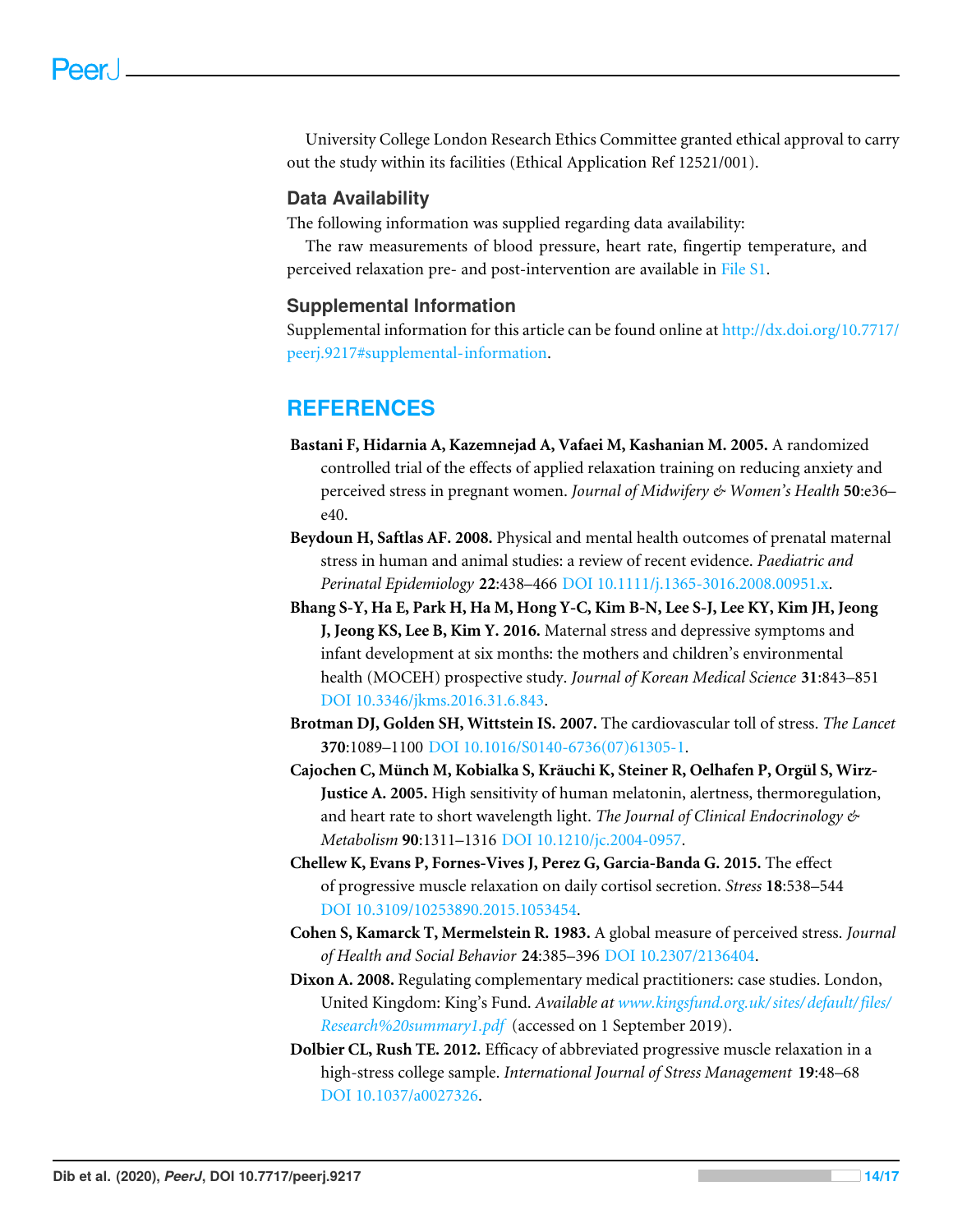- <span id="page-14-7"></span>**Feher SDK, Berger LR, Johnson JD, Wilde JB. 1989.** Increasing breast milk production for premature infants with a relaxation/imagery audiotape. *Pediatrics* **83**:57–60.
- <span id="page-14-11"></span>**Gartland N, O'Connor DB, Lawton R, Bristow M. 2014.** Exploring day-to-day dynamics of daily stressor appraisals, physical symptoms and the cortisol awakening response. *Psychoneuroendocrinology* **50**:130–138 [DOI 10.1016/j.psyneuen.2014.08.006.](http://dx.doi.org/10.1016/j.psyneuen.2014.08.006)
- <span id="page-14-12"></span>**Ginty AT, Conklin SM. 2011.** High perceived stress in relation to life events is associated with blunted cardiac reactivity. *Biological Psychology* **86**:383–385 [DOI 10.1016/j.biopsycho.2011.01.002.](http://dx.doi.org/10.1016/j.biopsycho.2011.01.002)
- <span id="page-14-2"></span>**Goodman JH. 2009.** Women's attitudes, preferences, and perceived barriers to treatment for perinatal depression. *Birth* **36**:60–69 [DOI 10.1111/j.1523-536X.2008.00296.x.](http://dx.doi.org/10.1111/j.1523-536X.2008.00296.x)
- <span id="page-14-9"></span>**Goyal A, Singh S, Vir D, Pershad D. 2016.** Automation of stress recognition using subjective or objective measures. *Psychological Studies* **61**:348–364 [DOI 10.1007/s12646-016-0379-1.](http://dx.doi.org/10.1007/s12646-016-0379-1)
- <span id="page-14-10"></span>**Gutkowska J, Jankowski M, Antunes-Rodrigues J. 2014.** The role of oxytocin in cardiovascular regulation. *Brazilian Journal of Medical and Biological Research = Revista Brasileira De Pesquisas Medicas E Biologicas* **47**:206–214 [DOI 10.1590/1414-431X20133309.](http://dx.doi.org/10.1590/1414-431X20133309)
- <span id="page-14-0"></span>**Kajantie E, Phillips DI. 2006.** The effects of sex and hormonal status on the physiological response to acute psychosocial stress. *Psychoneuroendocrinology* **31**:151–178 [DOI 10.1016/j.psyneuen.2005.07.002.](http://dx.doi.org/10.1016/j.psyneuen.2005.07.002)
- <span id="page-14-8"></span>**Keith DR, Weaver BS, Vogel RL. 2012.** The effect of music-based listening interventions on the volume, fat content, and caloric content of breast milk–produced by mothers of premature and critically ill infants. *Advances in Neonatal Care* **12(2)**:112–119 [DOI 10.1097/ANC.0b013e31824d9842.](http://dx.doi.org/10.1097/ANC.0b013e31824d9842)
- <span id="page-14-3"></span>**Knight WE, Rickard N. 2001.** Relaxing music prevents stress-induced increases in subjective anxiety, systolic blood pressure, and heart rate in healthy males and females. *Journal of Music Therapy* **38**:254–272 [DOI 10.1093/jmt/38.4.254.](http://dx.doi.org/10.1093/jmt/38.4.254)
- <span id="page-14-5"></span>**Lam RW, Levitt AJ, Levitan RD, Enns MW, Morehouse R, Michalak EE, Tam EM. 2006.** The Can-SAD study: a randomized controlled trial of the effectiveness of light therapy and fluoxetine in patients with winter seasonal affective disorder. *American Journal of Psychiatry* **163**:805–812 [DOI 10.1176/ajp.2006.163.5.805.](http://dx.doi.org/10.1176/ajp.2006.163.5.805)
- <span id="page-14-6"></span>**Lam RW, Levitt AJ, Levitan RD, Michalak EE, Cheung AH, Morehouse R, Ramasubbu R, Yatham LN, Tam EM. 2016.** Efficacy of bright light treatment, fluoxetine, and the combination in patients with nonseasonal major depressive disorder: a randomized clinical trial. *JAMA Psychiatry* **73**:56–63 [DOI 10.1001/jamapsychiatry.2015.2235.](http://dx.doi.org/10.1001/jamapsychiatry.2015.2235)
- <span id="page-14-1"></span>**Lau C. 2001.** Effects of stress on lactation. *Pediatrich Clinics* **48(1)**:221–234 [DOI 10.1016/s0031-3955\(05\)70296-0.](http://dx.doi.org/10.1016/s0031-3955(05)70296-0)
- <span id="page-14-4"></span>**Litscher D, Wang L, Gaischek I, Litscher G. 2013.** The influence of new colored light stimulation methods on heart rate variability, temperature, and well-being: results of a pilot study in humans. *Evidence-Based Complementary and Altern Medicine* **2013**:674183.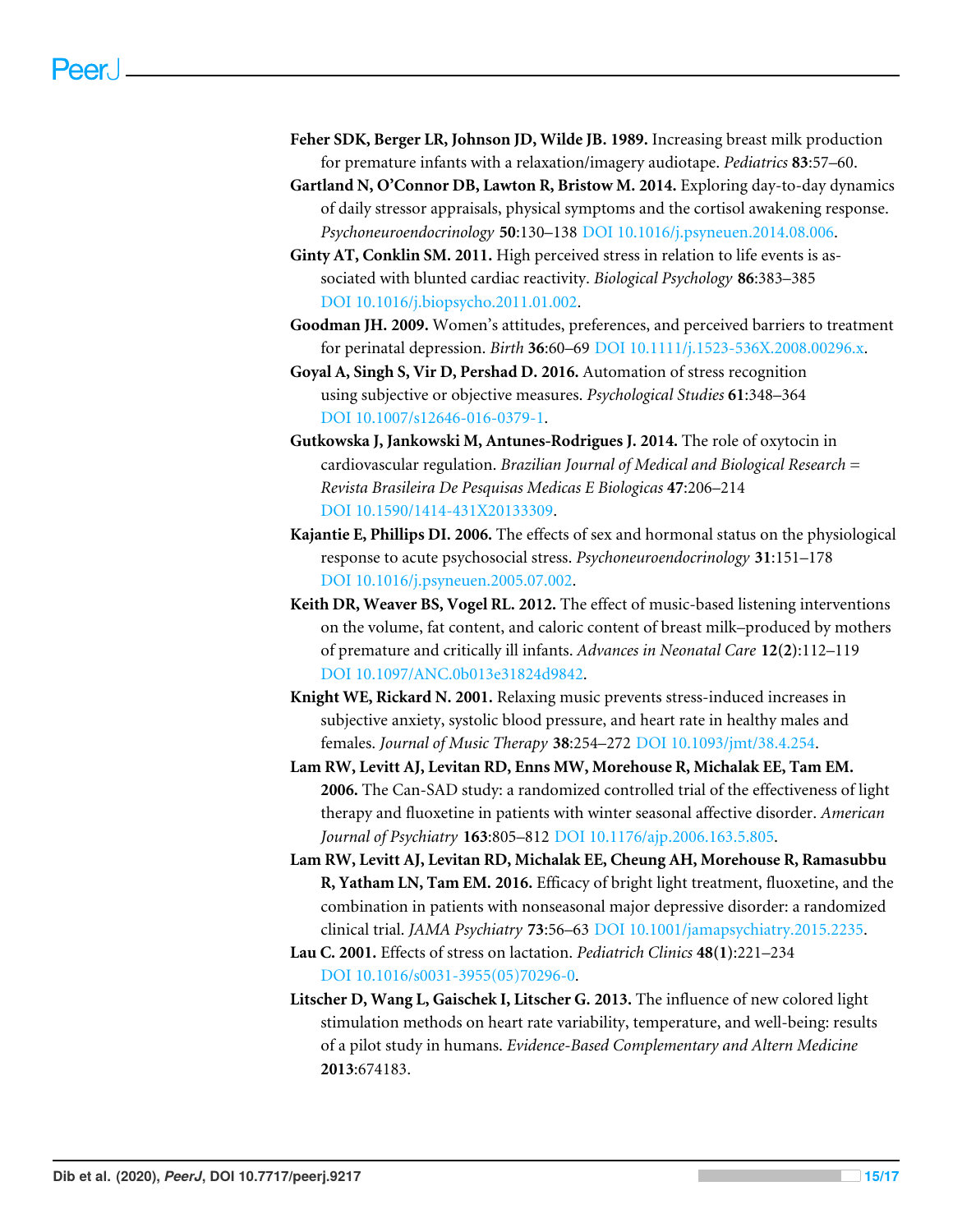- <span id="page-15-3"></span>**Manzoni GM, Pagnini F, Castelnuovo G, Molinari E. 2008.** Relaxation training for anxiety: a ten-years systematic review with meta-analysis. *BMC Psychiatry* **8**:41 [DOI 10.1186/1471-244x-8-41.](http://dx.doi.org/10.1186/1471-244x-8-41)
- <span id="page-15-0"></span>**McEwen BS. 2008.** Central effects of stress hormones in health and disease: understanding the protective and damaging effects of stress and stress mediators. *European Journal of Pharmacology* **583**:174–185 [DOI 10.1016/j.ejphar.2007.11.071.](http://dx.doi.org/10.1016/j.ejphar.2007.11.071)

<span id="page-15-8"></span>**Menelli S. 2004.** *Breastfeeding meditation*. Encinitas: White Heart Publishing.

- <span id="page-15-12"></span>**Moberg KU, Prime DK. 2013.** Oxytocin effects in mothers and infants during breastfeeding. *Infant* **9**:201–206.
- <span id="page-15-2"></span>**Mohd Shukri NH, Wells J, Eaton S, Mukhtar F, Petelin A, Jenko-Praznikar Z, Fewtrell M. 2019.** Randomized controlled trial investigating the effects of a breastfeeding relaxation intervention on maternal psychological state, breast milk outcomes, and infant behavior and growth. *American Journal of Clinical Nutrition* **110(1)**:121–130 [DOI 10.1093/ajcn/nqz033.](http://dx.doi.org/10.1093/ajcn/nqz033)
- <span id="page-15-13"></span>**Ooishi Y, Mukai H, Watanabe K, Kawato S, Kashino M. 2017.** Increase in salivary oxytocin and decrease in salivary cortisol after listening to relaxing slow-tempo and exciting fast-tempo music. *PLOS ONE* **12**:e0189075 [DOI 10.1371/journal.pone.0189075.](http://dx.doi.org/10.1371/journal.pone.0189075)
- <span id="page-15-4"></span>**Pail G, Huf W, Pjrek E, Winkler D, Willeit M, Praschak-Rieder N, Kasper S. 2011.** Bright-light therapy in the treatment of mood disorders. *Neuropsychobiology* **64**:152–162 [DOI 10.1159/000328950.](http://dx.doi.org/10.1159/000328950)
- <span id="page-15-10"></span>**Regehr C, Glancy D, Pitts A. 2013.** Interventions to reduce stress in university students: a review and meta-analysis. *Journal of Affective Disorders* **148**:1–11 [DOI 10.1016/j.jad.2012.11.026.](http://dx.doi.org/10.1016/j.jad.2012.11.026)
- <span id="page-15-9"></span>**Robb SL. 2000.** Music assisted progressive muscle relaxation, progressive muscle relaxation, music listening, and silence: a comparison of relaxation techniques. *Journal of Music Therapy* **37**:2–21 [DOI 10.1093/jmt/37.1.2.](http://dx.doi.org/10.1093/jmt/37.1.2)
- <span id="page-15-6"></span>**Robinson PS, Green J. 2015.** Ambient versus traditional environment in pediatric emergency department. *Herd* **8**:71–80 [DOI 10.1177/1937586714566412.](http://dx.doi.org/10.1177/1937586714566412)
- <span id="page-15-1"></span>**Rondó PHC, Ferreira RF, Nogueira F, Ribeiro MCN, Lobert H, Artes R. 2003.** Maternal psychological stress and distress as predictors of low birth weight, prematurity and intrauterine growth retardation. *European Journal of Clinical Nutrition* **57**:266–272 [DOI 10.1038/sj.ejcn.1601526.](http://dx.doi.org/10.1038/sj.ejcn.1601526)
- <span id="page-15-11"></span>**Sim TF, Sherriff J, Hattingh HL, Parsons R, Tee LB. 2013.** The use of herbal medicines during breastfeeding: a population-based survey in Western Australia. *BMC Complementary and Alternative Medicine* **13**:317 [DOI 10.1186/1472-6882-13-317.](http://dx.doi.org/10.1186/1472-6882-13-317)
- <span id="page-15-5"></span>**Strong RE, Marchant BK, Reimherr FW, Williams E, Soni P, Mestas R. 2009.** Narrowband blue-light treatment of seasonal affective disorder in adults and the influence of additional nonseasonal symptoms. *Depression and Anxiety* **26**:273–278 [DOI 10.1002/da.20538.](http://dx.doi.org/10.1002/da.20538)
- <span id="page-15-7"></span>**Stubbs RJ, Hughes DA, Johnstone AM, Rowley E, Reid C, Elia M, Stratton R, Delargy H, King N, Blundell JE. 2000.** The use of visual analogue scales to assess motivation to eat in human subjects: a review of their reliability and validity with an evaluation